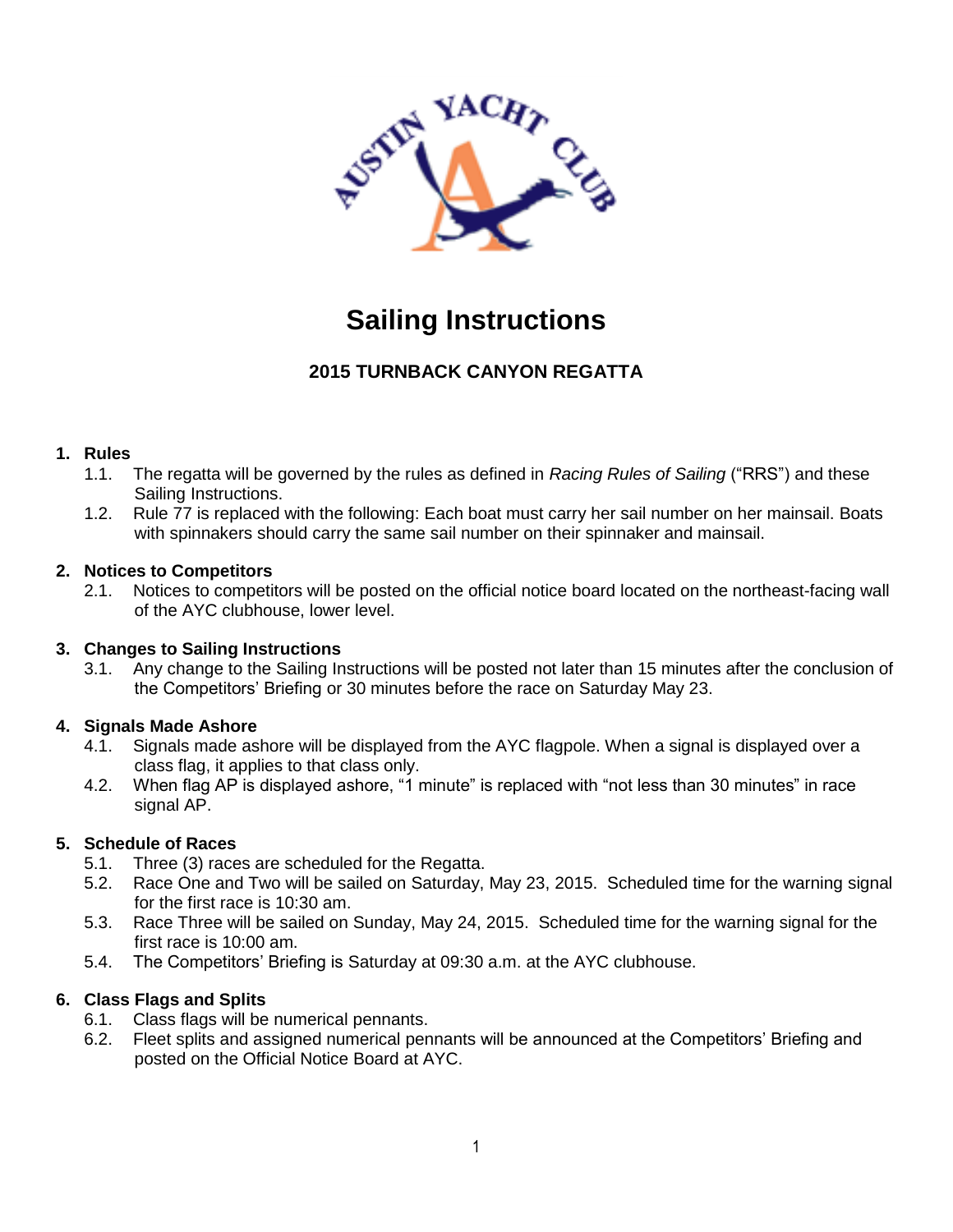### **7. The Courses**

- 7.1. For Race One all fleets except Multi-Hull A, PHRF A, and J/22 & J/24 will start heading towards Channel Mark 7. PHRF A, and J/22 & J/24 fleets will start heading towards Channel Mark 4.
- 7.1.1. Multi-Hull A will start heading towards Mark D and then proceed towards Channel Mark 4.
- 7.2. For Race One all fleets (except Multi-Hull A, PHRF A, and J/22 & J/24) the course will be sailed up the lake to a point where the race committee sets a finish line.
- 7.3. For Race One PHRF A, and J/22 & J/24 first mark will be Channel Mark 4. Mark 4 will be rounded to port. After Mark 4 these fleets will sail up the lake to a point where the RC sets a finish line.
- 7.3.1. Multi-Hull A the first mark will be Mark D, second Channel Mark 4. Mark D and 4 will be rounded to port. After Mark 4 this fleet will sail up the lake to a point where the RC sets a finish line.
- 7.4. For Race Two all fleets will sail back down the lake to a point where the race committee sets a finish line.
- 7.5. For Race Three, (All Fleets) the course will be Long Distance courses selected from the latest **AYC Long Distance Race Course Card**, or a course posted on a board displayed on the back of the signal boat.

#### **8. Marks and Obstructions**

- 8.1. Marks will be a combination of AYC Permanent Marks and LCRA Channel Marks as shown on the AYC Lake Travis Map and Marks. See Appendix "A".
- 8.2. The location of the Marks described in Section 7 and 8 are approximate and should not be used for Navigation.

# **9. The Start**

- 9.1. For all races the starting line will be between a flagstaff flying an orange line flag on the Race Committee boat and a white ball.
- 9.2. The starting area is the area within 100 yards of the starting line; within this area, boats whose warning signal has not been made shall keep clear of the line and clear of all boats whose warning signal has been made.

#### **10. Shorten Course**

10.1. The Race Committee may shorten a course at any mark of the course by displaying code flag "S". If the code flag "S" is displayed over the class designation (flag or whiteboard) it applies only to those classes.

# **11. The Finish**

- 11.1. For Saturday, May 23 (Race 1 & 2) the finish line will be between a flagstaff flying an orange flag on an RC boat and any LCRA channel marker or a Yellow Tetrahedron.
- 11.2. For Sunday, May 24, (Race 3) the finish will be between a flagstaff flying an orange flag on an RC boat and a white ball set to the port side of the RC boat. The finish line will be set in the vicinity of the AYC.
- 11.3. The time limit for the first finisher in each class shall be four (4) hours. If no boats in the class have completed the course prior to expiration of the time limit, the race for that class shall be abandoned.
- 11.4. Each boat finishing more than one (1) hour after the first finishing boat in her class, shall be scored "Did Not Finish". This changes RRS 35 and A4.1.

# **12. Protests**

12.1. A boat intending to protest an incident occurring in the racing area shall notify the Race Committee finish boat of her intention to protest, indicating the sail number of the boat(s) being protested and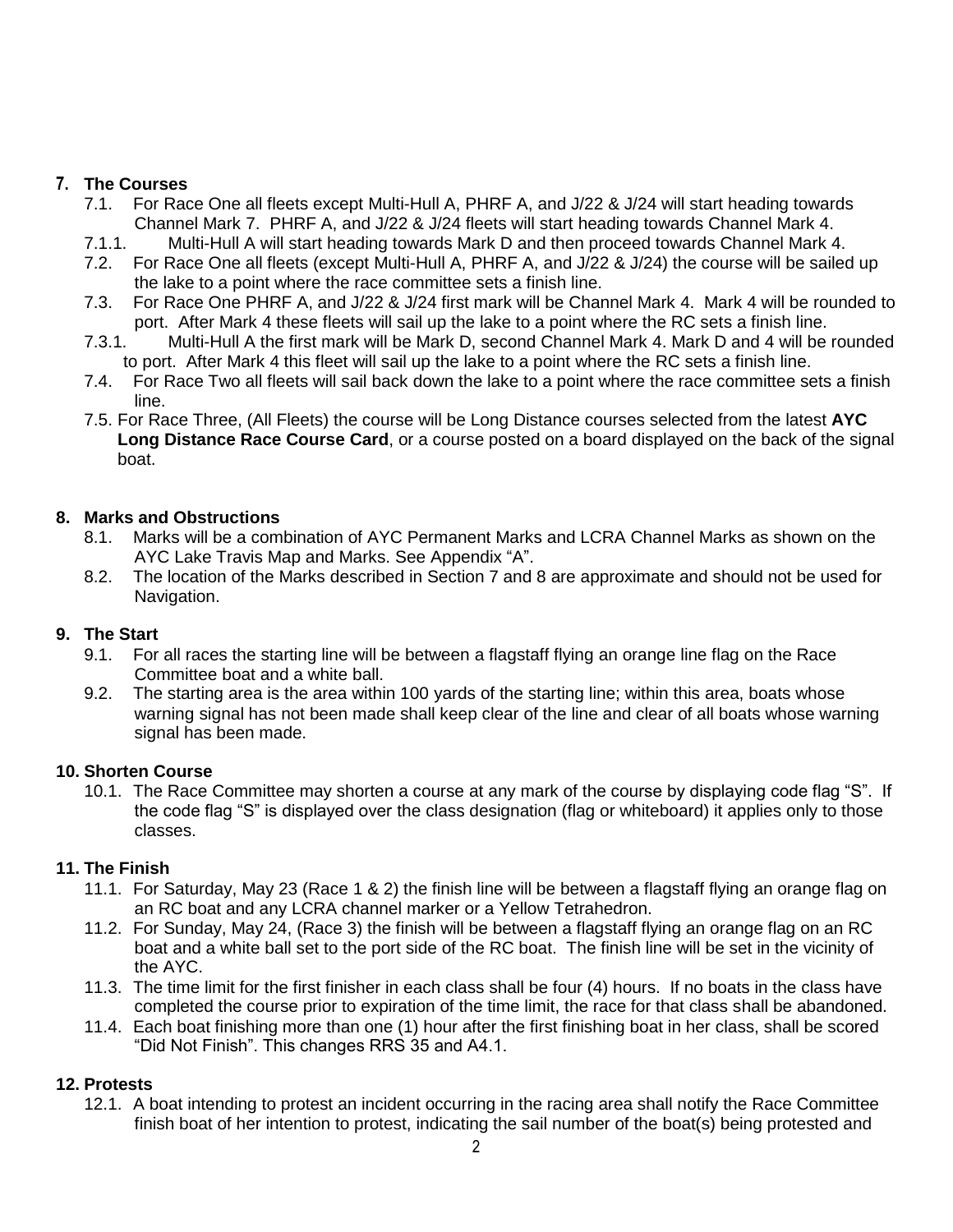receive oral acknowledgment from the Race Committee. This instruction modifies RRS 61.1(a).

12.2. Written protests shall be filed with a Race Committee representative in the AYC office. Protests shall be filed within 30 minutes of the Race Committee boat's docking signal after the return race day. Protests will be heard in the approximate order of receipt as soon as reasonably possible.

#### **13. Arbitration**

- 13.1. Before any protest is scheduled for a hearing, an arbitration meeting will be held for all protests citing alleged breaches of the rules in Part 2 of the Racing Rules of Sailing pertaining to only two boats. This modifies RRS 63.1.
- 13.2. After a written protest form is delivered, one designated representative, in compliance with RRS 63.3(a), for each party will meet with an arbitrator. No witnesses are permitted. The duration of each arbitration meeting is limited to fifteen (15) minutes.
- 13.3. After hearing the testimony of each representative, the arbitrator shall reach one of the following conclusions:
- 13.3.1. There was no breach of a rule or the protest is invalid. If the representatives agree, the protest is withdrawn and cannot be reopened. If any representative disagrees the matter goes to the protest committee for a hearing.
- 13.3.2. There was a breach of a rule by one or more of the boats involved. The representative(s) of the offending boats(s) have the option of accepting a 40 percent alternative penalty (calculated in compliance with RRS 44.3(c)) or submitting the matter to the protest committee for a hearing. If the penalty is accepted, the matter cannot be reopened or made the subject of a redress request.
- 13.3.3. The matter should go before the protest committee for a hearing.
- 13.4. When the protest is referred to the protest committee, the arbitrator will not be a member of the protest committee hearing the protest, but will be allowed to observe the evidence presented and to provide testimony.

#### **14. Scoring**

- 14.1. One (1) race shall constitute a regatta.
- 14.2. No scores shall be excluded. This modifies RRS A2.
- 14.3. All PHRF classes will be scored using the Time-on-Time variant of the PHRF rating system in accordance with the Lake Travis PHRF handicap values.
- 14.4. The Bill Levens, Sr. Memorial Trophy is awarded to the keelboat boat with the best corrected time in Race Two.
- 14.5. Trophies will be awarded accordingly.

| 3 participants   | 1 trophy   |
|------------------|------------|
| 4-6 participants | 2 trophies |
| 7-9 participants | 3 trophies |
| 10+ participants | 4 trophies |

#### **15. Safety**

- 15.1. The level of Lake Travis is on the rise but, still below normal levels. Competitors should exercise caution to avoid shallow water.
- 15.2. A boat retiring from a race shall notify the RC, in person or on VHF channel 78, before leaving the racing area or as soon as possible. Chase boats monitor VHF 78 for race control and general assistance.
- 15.3. The sheriff department monitors VHF channel 16 and telephone 911 for emergencies.

#### **16. Radio Communications**

16.1. A boat shall neither make radio transmissions while racing nor receive radio communications not available to all boats.